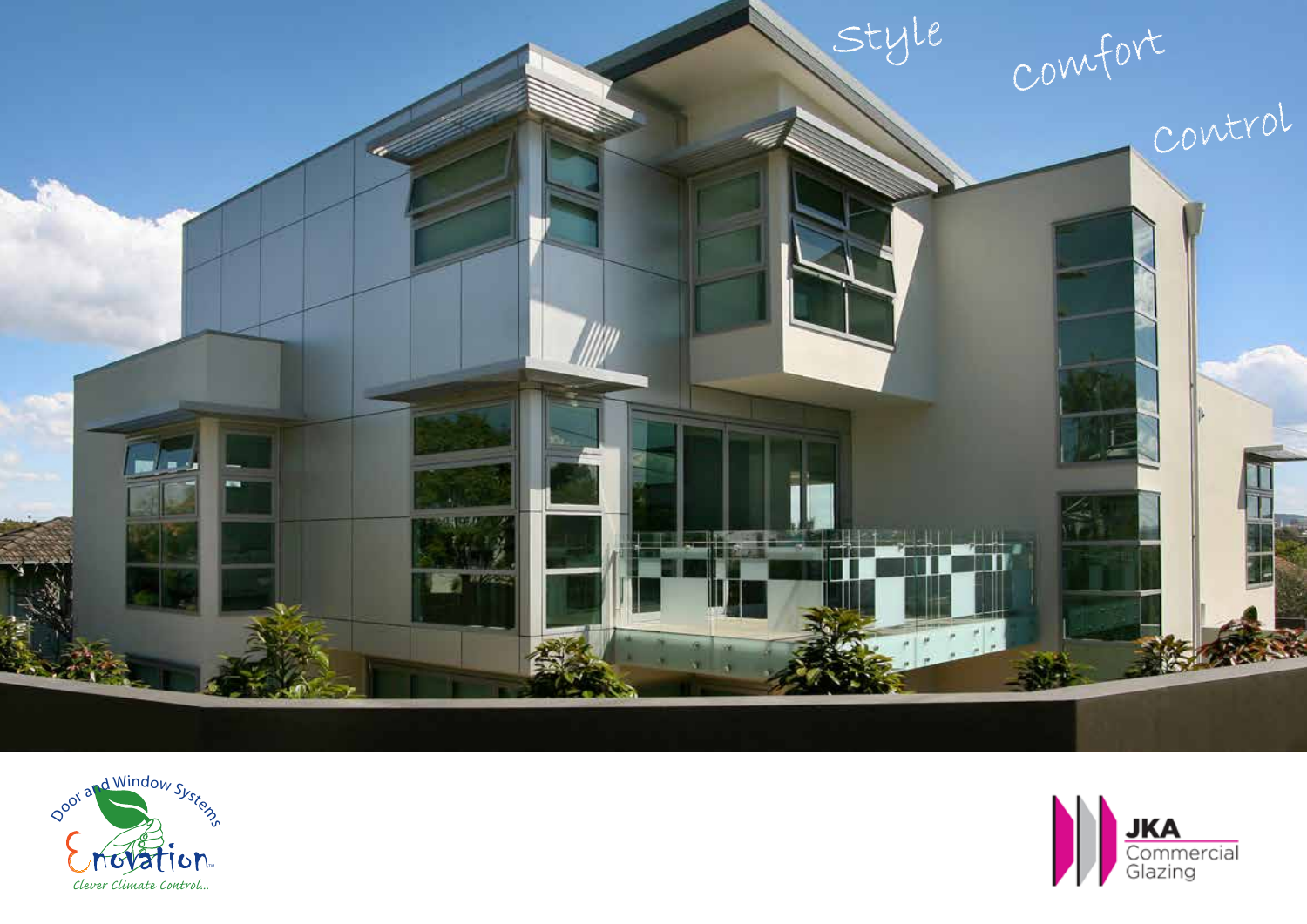

#### **SLIDING WINDOW**

**The most popular of the range, as they don't project into walkways but still allows the maximum amount of light and breeze when required.**

**The smooth operation of the ENOVATION Sliding Window System combined with strength, performance and reliability makes it an Ezi choice for your next project.** 

**The ENOVATION Sliding Window is suited to Apartments, Units, Low Rise Commercial and Architecturally Designed Housing.**

**It Looks Robust – It is Robust!**

**Available in frame widths of 50mm, 65mm and 101.6mm.**

# **COMFORT**



# **AWNING WINDOW**

**Control Your Climate**

**On those days you want to let the outdoors in, the ENOVATION Awning Window can be easily operated to let the cooling breezes in whilst the hood of the sash keeps the rain out. Giving you complete control over your own climate!**

**Application Range**

**With a large application range, the smooth lines of the ENOVATION Awning Window will match any Architectural style you wish to create to suit your tastes.**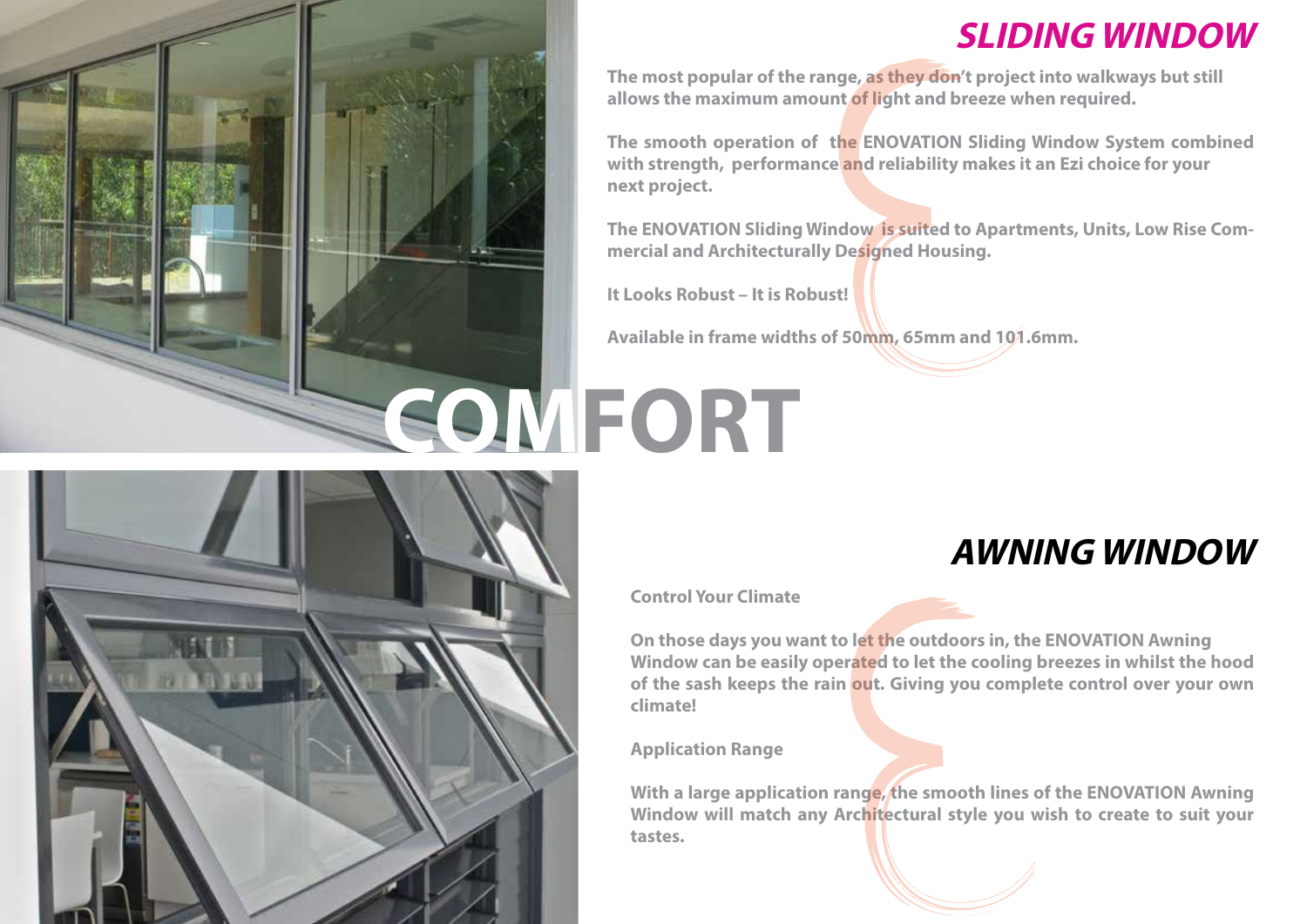## **DOUBLE HUNG WINDOW**

**Create a natural movement of air from inside to outside, but once closed the EZI–SEAL Technology will keep the unwanted elements & noise out.** 

**The ENOVATION Double Hung Window is suitable for both Traditional and Contemporary Homes, Low Rise Commercial Buildings, Apartments, Units and Architect Designed Residences.**

The sashes have been designed to slide past each other effortlessly, allowing **air to be vented at the top, at the bottom or both at the same time providing a maximum opening of one half of the window area.**



### **OPERABLE LOUVRE**

**The ENOVATION Operable Louvre Window Range is second to none when you want to connect with the outdoors inviting fresh breezes and natural light into your world. Louvres really let your environment breathe naturally and let cooling summer breezes do their job efficiently.** 

**Ezi Living** 

**With louvres you can instantly adjust the amount of ventilation to suit your comfort without the cost of running expensive air conditioning. STYLE**